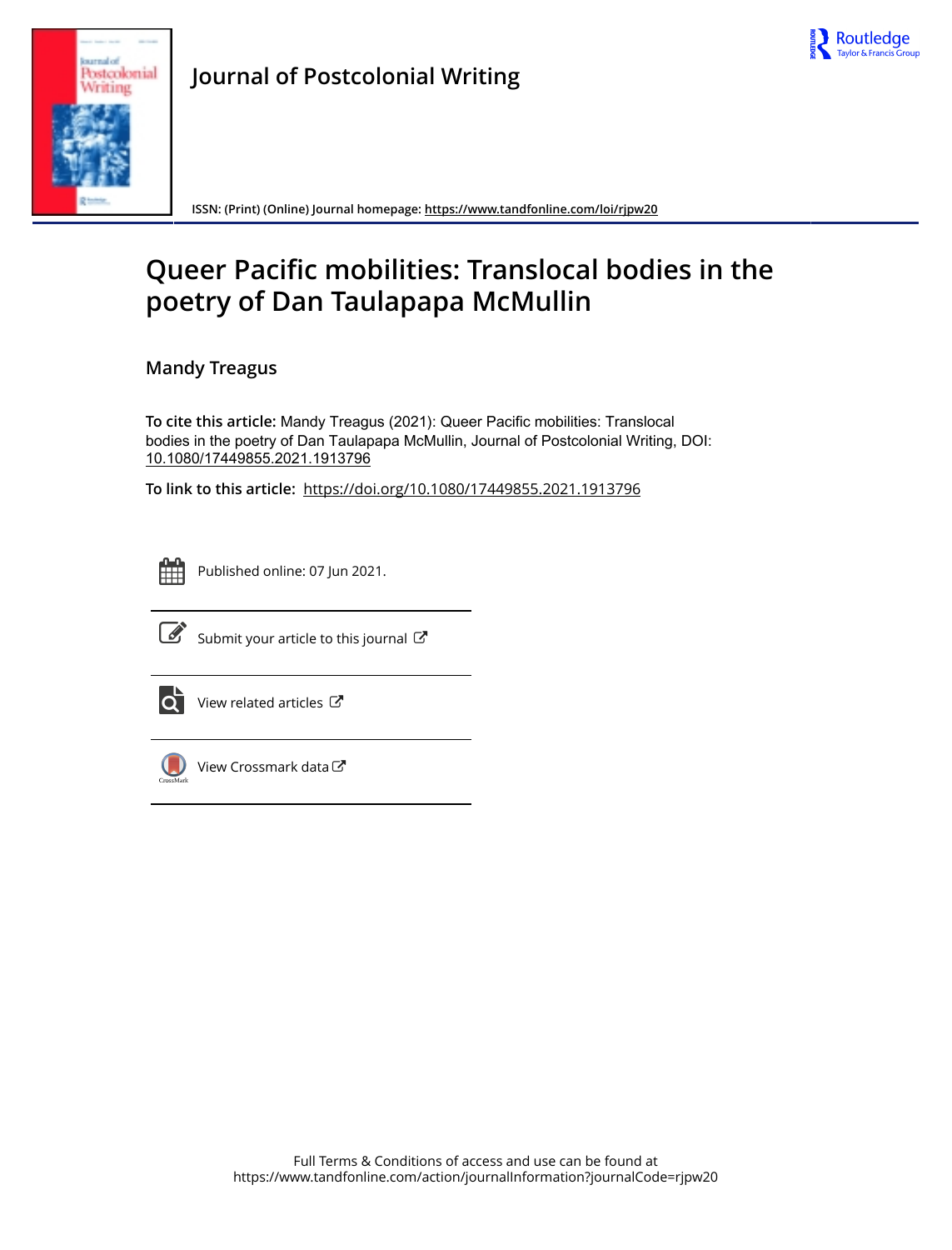

Check for updates

# **Queer Pacific mobilities: Translocal bodies in the poetry of Dan Taulapapa McMullin**

#### Mandy Treagus iD

University of Adelaide, Adelaide, Australia

#### **ABSTRACT**

In the poetry of Dan Taulapapa McMullin, the queer body is the decolonial weapon of choice. McMullin identifies as *fa'afafine*, and is an artist, poet, and film-maker from the Sāmoa Islands who now lives in the USA. In these poems, bodies are located in diverse places but are connected to their Sāmoan origins through story, practice, and memory. This article argues that McMullin's depiction of a variety of genders, identities, and sexualities, linked with pre-Christian life, refutes the dominance of post-missionary reticence about the body as a source of celebration and belonging for Sāmoans. In poetic narratives, McMullin presents their protagonists in a range of roles: creating, caring, dancing, and being sexual amongst them. In foregrounding the body as both a tool of insurrection and a means of negotiating place, McMullin uses story as a fresh form of poetics while demonstrating the continuance of tradition in the diasporic present.

#### **KEYWORDS**

Dan Taulapapa McMullin; *fa'afafine*; poetry; queer; Sāmoa; Pacific; translocal

<span id="page-1-1"></span><span id="page-1-0"></span>In the poetry of Dan Taulapapa McMullin, the queer body is the decolonial weapon of choice. To be *fa'afafine*, of Sāmoan descent, across multiple lands linked by the Pacific Ocean, is to realize what Gerald Vizenor [\(1999](#page-14-0)), writing in the field of Native American studies, has called indigenous "survivance": the continuity and adaptation of vibrant cultural life in the present. McMullin is an artist, poet, and film-maker from the Sāmoa Islands who now lives in the USA. Their poetry, seen in *Coconut Milk* (McMullin [2013\)](#page-13-0) and collected in a range of other sources, is notable for its foregrounding of the body as both a tool of insurrection and a means of negotiating place. In these poems, bodies are located in diverse places but are connected to their Sāmoan origins through story, practice, and memory. The depiction of a variety of genders, identities, and sexualities, linked with pre-Christian life, refutes the apparent contemporary dominance of post-missionary reticence about the body as a source of celebration and belonging for Sāmoans. Indeed, sexual pleasure is celebrated by McMullin with wit and exuberance. While McMullin's visual art has received some critical attention, to date their poetry has not. In considering these poems, attention will be given to both their cultural and historical settings, as these are not well known outside the Pacific.

#### CONTACT Mandy Treagus **<sup>2</sup>** mandy.treagus@adelaide.edu.au ■ School of Humanities, University of Adelaide, Adelaide 5005, Australia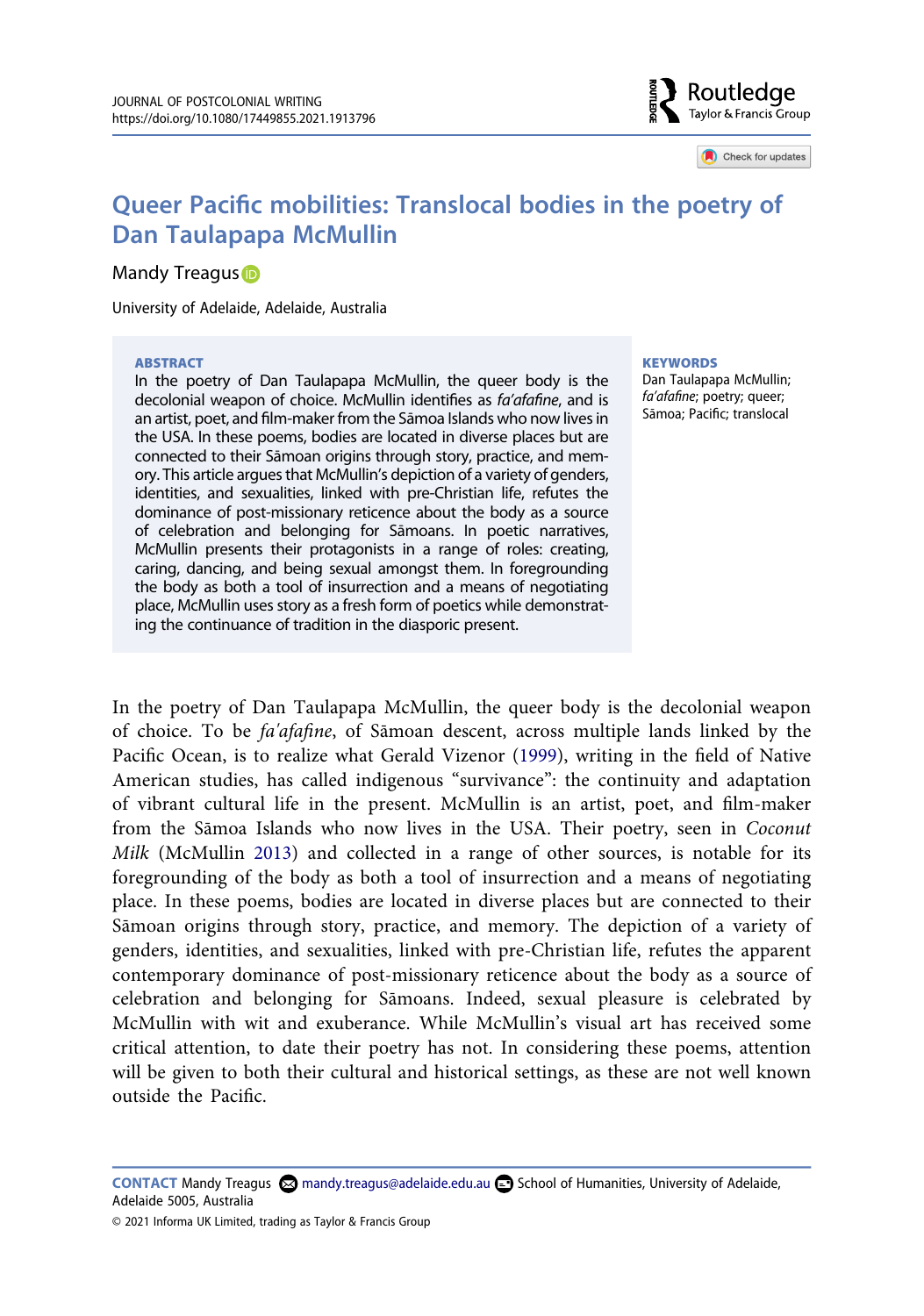#### 2  $\left(\rightarrow\right)$  M. TREAGUS

To explore these connections between locality, tradition, and the sexual body, I begin with the poem "Pray",<sup>1</sup> as it exemplifies McMullin's practice. The first stanza reads:

Pray for both Tuna and Fata the orators say Talo lua Tuna ma Fata Play with both Tuna and Fata my boyfriend said Taalo lua Tuna ma Fata (McMullin [2013,](#page-13-0) 42)

The use of both Sāmoan and English is striking, and a non-Sāmoan reader might feel alienated by it, but readers are in fact being offered the same effect, as the English is simply repeated in Sāmoan, while maintaining similar wordplay. The estrangement caused by the lack of immediate access to meaning displaces a non-Sāmoan reader, but not from meaning (though readers cannot be sure) or even wordplay. (Destabilizing readerly access in a collection with no glossary is of course a decentring tactic.) In English, "pray" and "play" are interchangeable through the substitution of one letter; similarly, in Sāmoan, "talo/pray" becomes "taalo/play" with the addition of one letter. The poem goes on to recount a story that enacts this substitution. It begins, as much of Sāmoan life does, with the orators, whose importance cannot be overestimated. No formal event is complete without oration, and orators, *Tulāfale*, tell and retell histories and stories, negotiating relationships between families and clans, generally with great knowledge, subtlety, and skill. The story that the orators tell in this instance is well known in Sāmoan history; it predates European contact, as it recounts Sāmoa's break from the Tongan Empire.<sup>2</sup>

<span id="page-2-2"></span>In the closely linked triangle of Sāmoa, Tonga, and Fiji, power shifted, chiefly lines intermarried, and interaction between these island groups, especially via the great doublehulled sailing canoes of all three nations, was constant (Salesa [2014](#page-14-1), 31–52; Gunson 1990). The Tongan Empire was dominant and expansive from around 1200 to 1500 CE, meaning that parts of Sāmoa were subject to the Tu'i Tonga, the title of the dominant chiefly Tongan line of the time. Tuna and Fata resisted this external dominance, and finally saw off the Tongan rulers (though the exact time this occurred is contested). The Tu'i Tonga, Tala'aifei'i, standing on a rock off the shore on his way back to Tonga, praised their efforts, calling out "Mālietoa, Mālietau (brave warrior, bravely fought)" (Henry [1958](#page-13-1), 21; Gunson 1990, 177), resulting in the title Mālietoa becoming a pre-eminent one in Sāmoa, unbroken until contact (Turner [1884,](#page-14-2) 254) and into the present.

<span id="page-2-4"></span><span id="page-2-3"></span><span id="page-2-1"></span><span id="page-2-0"></span>The orators pray for Tuna and Fata because they fell down with exhaustion fighting over who should have this title, and their brother Savea, standing on their backs, spoke these words of prayer – "Talo lua Tuna ma Fata" – for their recovery. He then received the title in their stead as he was the last man standing (though other accounts give the first Malietoa title to Ulumasui for his fighting prowess in the battle [Brunt [2018\]](#page-13-2)). The area in the island of Savai'i where this occurred was named Lele'ale'a, after the Tu'i Tonga's mooring stick from which Tuna and Fata made a war club (Turner [1884](#page-14-2), 252) (though some sources link these events to the island of Upolu [Brunt [2018](#page-13-2)]). Every place associated with this story has a name connected with these events. For instance, "the rock on which the King of Tonga stood to give his parting message was named Tulatala and the words [he said] are still used by the Sāmoan orators" (Tuvale [\[1918\] 2006](#page-14-3), n.p.). I provide both a long explanation and an incomplete account of the first four lines of this poem; I have not begun to discuss the poetry other than the heritage it refers to, but what this account does indicate is the mutually embedded nature of place and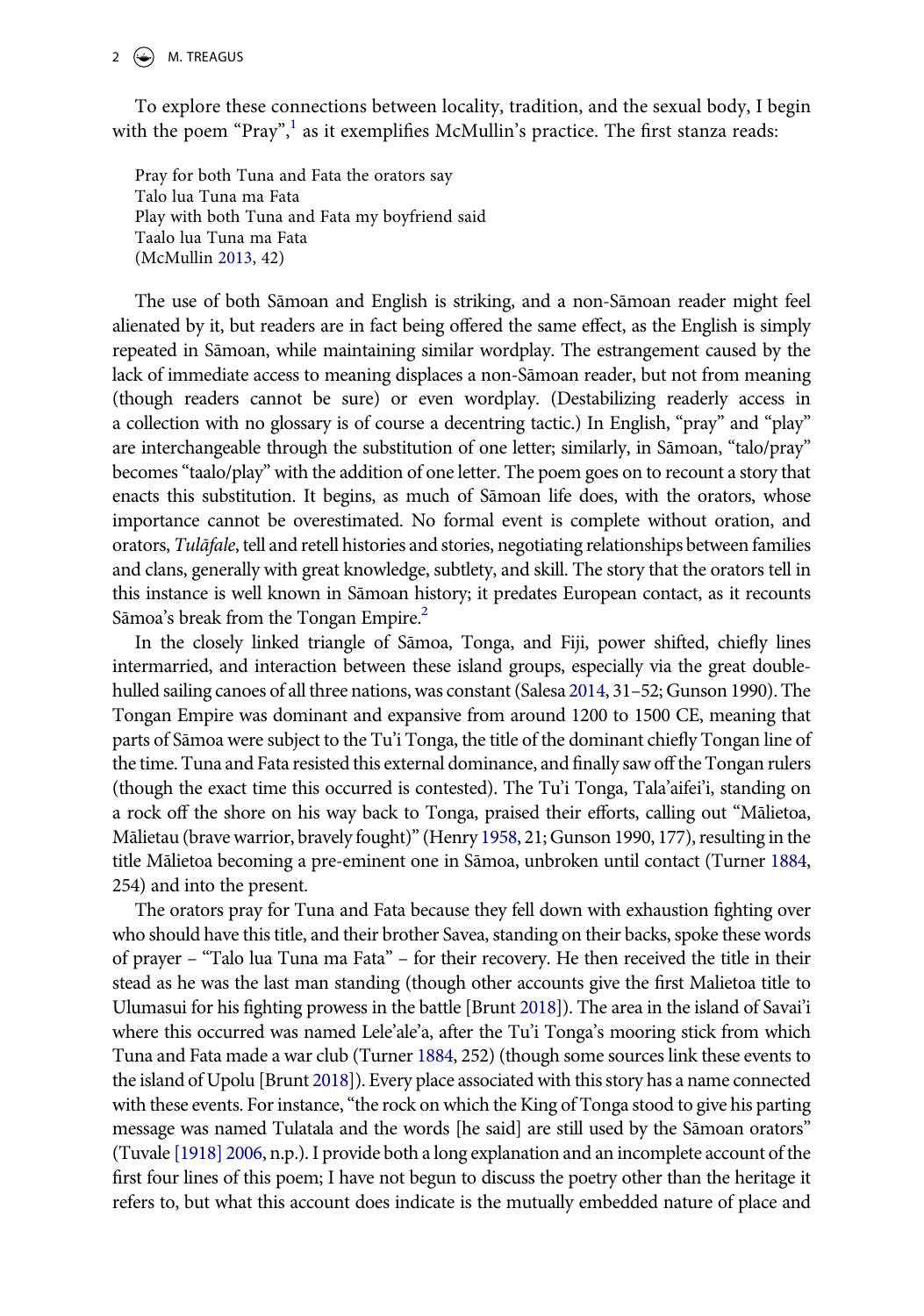<span id="page-3-4"></span>story. There is no story without place, and no place without story. Yet in such traditions, originally and mostly still oral, there is also no authoritative source, but rather a range of sources, and a range of interpretations, made by orators, storytellers, and poets alike (Treagus [2008](#page-14-4), 187); the poet is part of this tradition in recounting their own version.

<span id="page-3-3"></span><span id="page-3-2"></span><span id="page-3-1"></span><span id="page-3-0"></span>The speaker of this poem, in what might be considered their oration, prefaces the account of time with their boyfriend with wordplay that both places this tale within the tradition, and also expands that tradition. Muaiava and Suaalii-Sauni [\(2012](#page-13-3)) tell us that "Sāmoan leaders reveled in doublespeak, riddles, and metaphors" (441); this practice pervades these poems. I will call the speaker Dan, for simplicity, as does the speaker of the poems, for though I do not equate this voice with that of McMullin, the speaker names themself, when they recount in another poem that a female friend tells their mother that "Dan / has the mind / of a woman" (McMullin [2013,](#page-13-0) 9). While rhetoric has a role in every Sāmoan occasion, so too does prayer, yet here to "pray" shifts to "play". Since the arrival of the London Missionary Society in 1830 in the form of missionaries from Tahiti, the Cook Islands, Tonga, and England, Sāmoan life, *fa'asāmoa*, has been overlaid with, and undermined by, Christianity. It is something of a commonplace in Pacific studies to note that Christianity has been indigenized at the same time as it has colonized, but much of the sexual acceptance and celebration of traditional life has been reversed by its presence. McMullin asserts that "Christianity was obsessively concerned with questions of the body, its display, its erasure, its punishment, its ownership, its legalization, its mythology, and that, out of this, the Samoan body came to hide its agendas, including but not limited to fa'afafine" [\(2011](#page-13-4), 124–125). Part of the project of these poems is to turn pray to play, in a reassertion of Sāmoan tradition and survivance, enacting the shift from bodily suppression to bodily celebration. This is not a move that secularizes the body; it rather reorientates it to the wholeness of Sāmoan epistemology, in which the spiritual is also realized in the body. Muaiava and Suaalii-Sauni note that Sāmoans "have a love of rhetoric, history, family, and place. Similarly, Sāmoans are fascinated by the play between the physical and metaphysical, the sacred and profane, the bidden and forbidden" (Muaiava and Suaalii-Sauni [2012,](#page-13-3) 440). The poem goes on to identify the form of play at hand, as suggested by the innuendo of "Play with both Tuna and Fata". There is an initial depiction of a young man who embodies ideals of manliness – he "works the family plantation / Captains rugby for the village team" – but this is modified, when the speaker calls him "my pe'u" (one who sleeps with *fa'afafine*) (McMullin, personal communication, August 7, 2019). He is also "my manamea", sweetheart of the speaker, the repetition of "my" asserting deep intimacy. The initial description of heterosexual masculinity is here undercut by Dan's sexual and romantic claims on him and the revelations about his own identity. As I shall go on to discuss, terms like "heterosexual", "homosexual", "lesbian", and "transgender" have been produced by Euro-American discourses which stand at odds with Sāmoan sexualities, though there is definitely a contravention of heteronormativity occurring here. The lover brings *ula*, weed, and we hear the first reference to the old blues song, "Tain't Nobody's Business if I Do" (Grainger and Robbins [1922\)](#page-13-5), with its lines "If I should take a notion to Jump into the ocean / Ain't nobody's business if I do". The song – now a standard, first published in 1922 (Herzhaft [1992](#page-13-6), 436) – begins with the assumption that because others will be critical whatever the speaker does, she (it was first recorded by Anna Meyers, the first of many African American women to sing it) might as well do as she pleases: "There ain't nothin' I can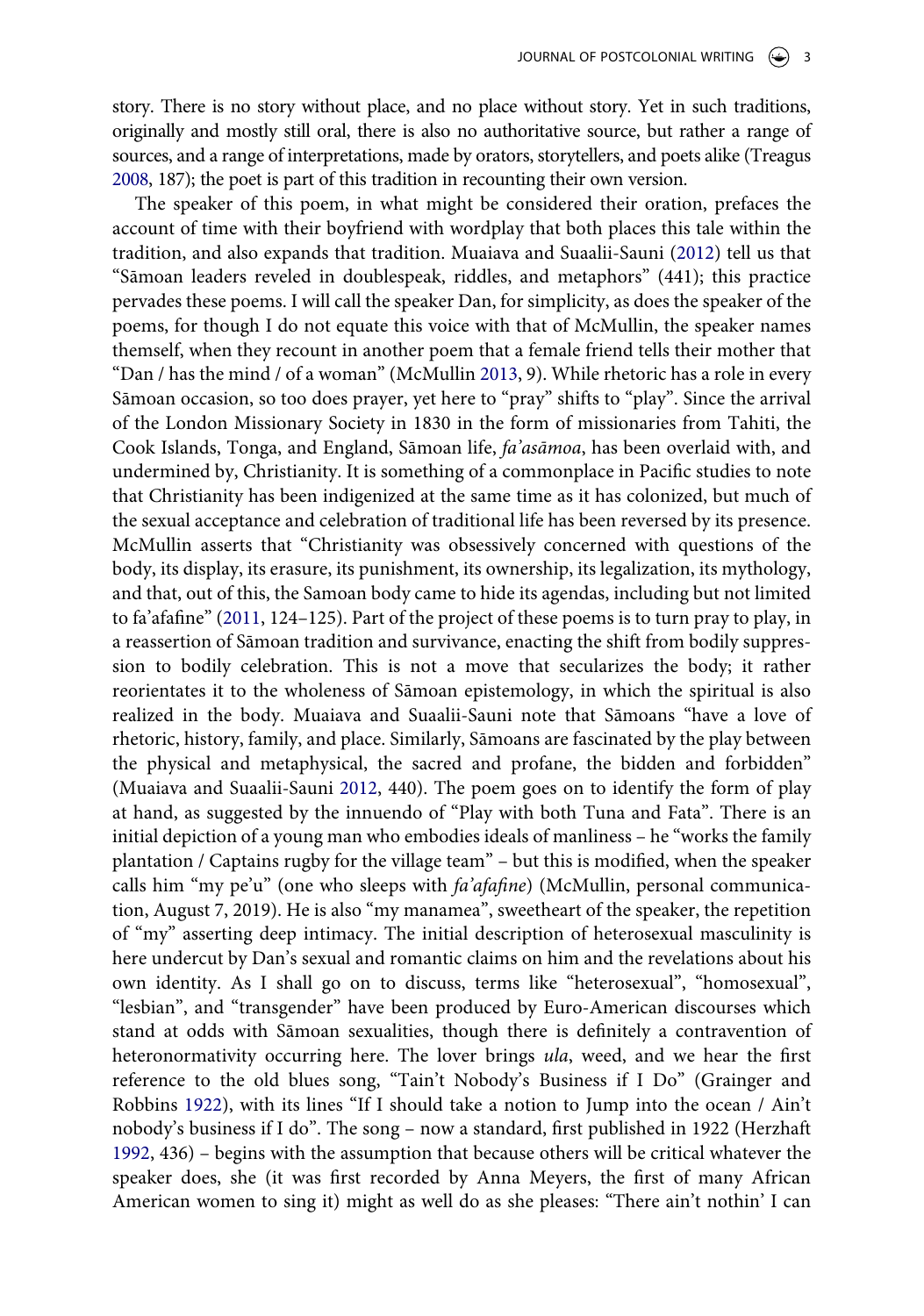do nor nothin' I can say, that folks don't criticize me / But I'm gonna do just as I want to anyway, and don't care if they all despise me" (Grainger and Robbins [1922](#page-13-5)); this especially applies to sexual and romantic choices, though also to jumping into the ocean or giving away all her money. The sassy yet subaltern position of the African American woman under Jim Crow is here adopted by the fa'afafine under Christianity. For the speaker in the poem, it "ain't nobody's business" if they are "[s]tretched out in my panties", evoking not just the female singers of the song, but also their obvious erection. "Dan" is playing with gender and sex, with tradition and place. The young man brings *ufi*  and *talo* (yams and taro), "[f]resh baked from the farm in coconut milk" with "vodka our 'ava" (kava).. *Ufi* and *talo* are traditional and important Polynesian crops, both starchy, but made rich and creamy by the addition of coconut milk. A man's capacity to grow *ufi*  and *talo* is a sign of his adult capacity to feed not only his family, but to provide for those to whom he has cultural obligations. But these crops, especially yams, are also phallic in appearance; in the context of the poem, when combined with coconut milk, they are doubly so. This is a transformed tradition, prayer becoming bodily and sexual play. Once again quoting "Ain't Nobody's Business", the speaker ends with an assertion of the pleasure of tradition, even if it must be kept quiet in post-missionized Sāmoa: "Ufi and talo in coconut milk / Ain't nobody's business/but my own". This is a publicly suppressed pleasure, "play" not "pray", harking back to both former times, and famous *pouli* (night dances) into the lived present. Coconut milk comes to signify sexual play, doubly the stuff of life, essential for living well and wholly. At the same time, the fact that the poem begins with oratory and includes *'ava* and food, means that it replicates formal occasions where these elements are essential. The very structure of the poem goes some way towards insinuating that Dan and their boyfriend's private party has the same validity as other, more officially sanctioned feasts.

<span id="page-4-3"></span><span id="page-4-2"></span><span id="page-4-1"></span><span id="page-4-0"></span>Most of the poems in *Coconut Milk* are in numbered sequences, though "Pray" stands alone. The Fa'a Fafine sequence of 24 poems, the final of 4 sequences, follows it. As McMullin [\(2018](#page-13-7), 7) points out, one of the few 19th-century references to the term is in London Missionary Society missionary George Pratt's dictionary, in which he gives "amio fa'afafine" as the translation of the English term "effeminate" (Pratt [1984,](#page-14-5) 364), meaning "to conduct oneself in the way of a woman" (McMullin [2018](#page-13-7), 7). This is slightly clearer than Pratt's translation of "fa'afafine" in the Samoan to English section: "belonging to women, as some kinds of work" and "a hermaphrodite" (Pratt [1984,](#page-14-5) 113). An inclusive descriptor, it has been used by those assigned male at birth who perform gender and sexuality in ways that are more aligned with female roles and duties, sometimes being considered and passing as female. *Fa'afafine* are an integral part of the Sāmoan islands and their diasporic communities, although many now suffer persecution and discrimination due to the long-term effects of colonization and Christianity, as noted by Sāmoan artist Yuki Kihara [\(2011,](#page-13-8) n.p.). *Fa'afafine* identities do not neatly align with those known elsewhere as "gay" or "trans", though some *fa'afafine* may also identify with these terms. Similarly, the term "fa'atane" was translated as "to be masculine, of a woman" (Pratt [1984](#page-14-5), 137). There is no clear equivalent for these concepts and identities in English, and the discussion here does not represent any attempt to be definitive; it only gestures towards contextualizing these gender identifications. *Fa'afafine* and *fa'atane*/*fa'afatama* have connections with identities in other Polynesian societies, such as *fakaleiti* or *leiti* (Tonga), *mahu*  (Tahiti and Hawaiʻi), *takatāpui* (Māori), and *akava'ine* (Cook Islands) among others, and also with two spirit identities in Native American societies (Treagus and Seys [2017](#page-14-6), 88). In his recent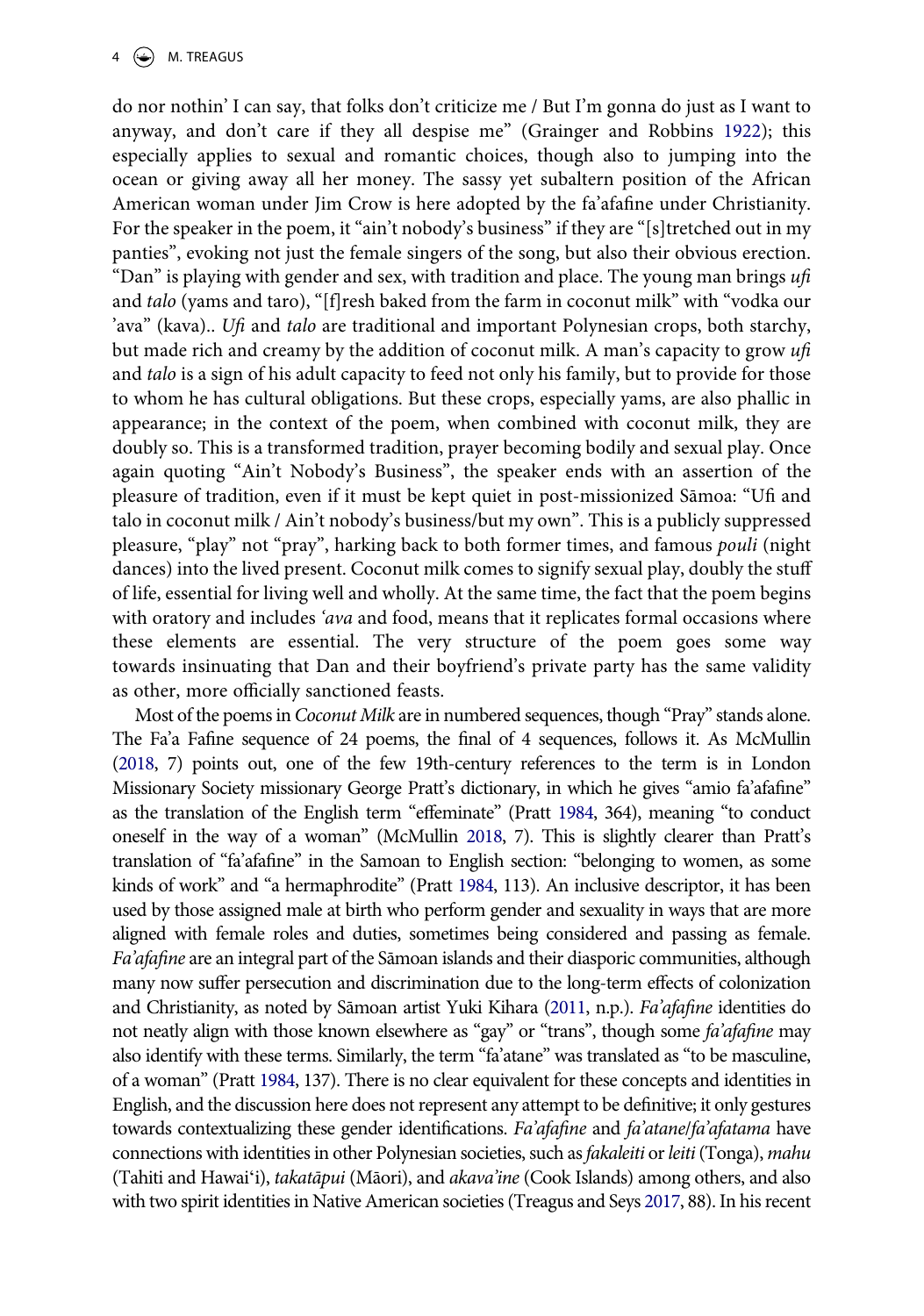introduction to the volume of *fa'afafine* memoirs, *Sāmoan Queer Lives*, McMullin discusses the etymology of Sāmoan terms for gender, indicating that in all traditional "categories of personhood [ ... ] there was a shift, one that attempted to erase fa'afafine, tauātāne, fa'atane, and, in that attempt, changed how we saw ourselves" [\(2018](#page-13-7), 11). This extended to policings of what might be termed heteronormative masculinity and femininity, best exemplified by the reversal required by missionaries, that men's traditional long hair be cut short, and women's traditional short hair be grown long (McMullin [2011](#page-13-4), 126).

<span id="page-5-0"></span>Understandings of gender shifted with arrival of the London Missionary Society and their deliberate interventions into the gender order. Brendan Hokowhitu [\(2016\)](#page-13-9) suggests that while for Indigenous peoples the adaptation, or apparent adoption, of Eurocentric modes of gender and sexuality might have assisted in negotiating the "violent torrent of colonization" (87), the time for such strategies is past: "hetero-patriarchal subjectivities that have been falsely imbibed as 'traditional' have undoubtedly been strategic but have also served to exclude Indigenous subjectivities" (86). The Fa'a Fafine Poem sequence reasserts such subjectivities, in part, by simply recounting the fact of these queer lives. Asserting the validity of such lives is once again a pressing issue, as there is a renewed push to further exclude pre-contact understandings of gender across Polynesia, mostly under the influence of extreme evangelical and Pentecostal churches. Whereas *fa'afafine*  might have recognized roles, even leadership ones, within the denominations that originally colonized Sāmoa, the push by newer churches, especially via tele-evangelists, to impose binary understanding of gender and sexuality is having a strong impact across the Pacific. As McMullin has noted, "[w]hereas the older churches in Sāmoa have reconciled Sāmoan traditions with Eurocentric monotheism, the new fundamentalists are seeking to reinstate Eurocentrism in Sāmoa, and elsewhere, by attacking traditional indigenous queer cultures" [\(2011](#page-13-4), 129–130). Because what is considered *fa'aSāmoa*, the Sāmoan way, is now deeply equated with postmissionary values and church cultures, there are renewed calls for the persecution of those with non-binary gender identifications, despite their importance in pre-missionized life.<sup>3</sup>

In several poems, the speaker indicates that certain older women are comfortable enough with their sexual identity and behaviour to tease them about it, showing the survivance of culture in the face of Euro-American pressure. After all, nothing can be entirely secret in a village, even "a village far from my relations" (McMullin [2013](#page-13-0), 51). "Growing up in an assimilated Sāmoan American Republican born again fundamentalist/ family" and meeting their "first male lover in Sāmoa", the speaker tells us how at a birthday party for a one-year-old, a significant event in Polynesia,

an old woman did a little dance waving a banana slowly in my face the rest laughed and I breathed The homophobia of my old family fading into blue ("Fa'a Fafine Poem Number Nine"; McMullin [2013,](#page-13-0) 51) Similarly,

our landlady who was a lo'omatua an old woman waggling her long forefinger under my nose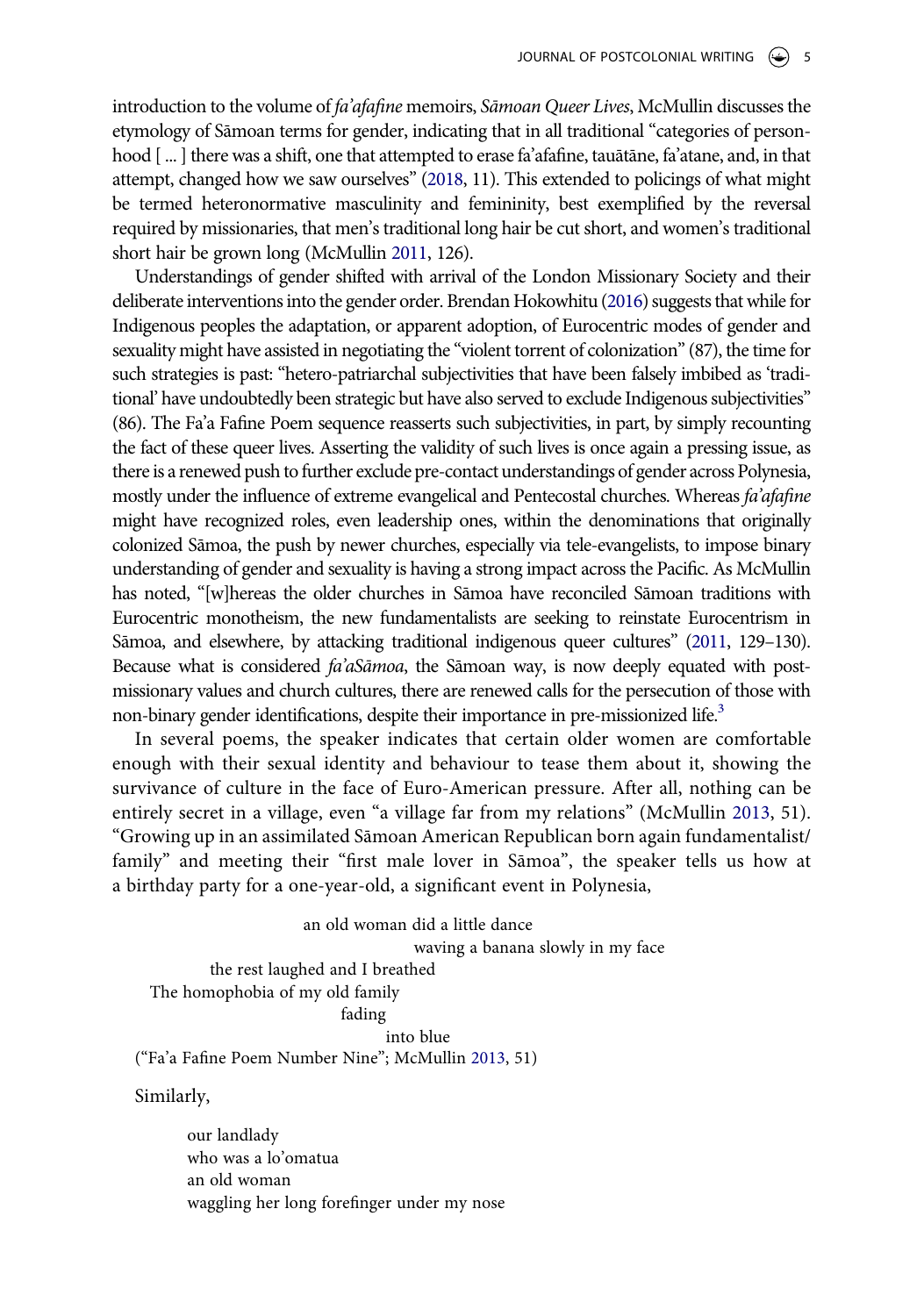said to me "You're loose like an old woman" (McMullin [2013,](#page-13-0) 49)

There is room in the tradition for "Dan", even at the same time as their pleasures and existence are suppressed.

<span id="page-6-0"></span>McMullin asserts that there is little commentary on *fa'afafine* in the 19th century, because *fa'afafine* were simply not seen, though definitions were recorded in the earliest dictionaries (such as that of Pratt). "Our history as fa'afafine is in our way of seeing" they suggest, citing first a photograph by John Davis (who operated as a photographer on and off in Sāmoa from 1873 until his death in 1903 [Early Canterbury Photography [2015\]](#page-13-10)), showing a Sāmoan man with traditional long hair tied up in a side knot. Unlike the majority of colonial portraits, the unnamed man from Tutuila (in what is now American Sāmoa) is not holding a weapon (though he may be holding a fan, an item that often accompanies the portraits of islander women in the Pacific). Only an edited postcard remains of the original, so it is not possible to say. The man can be read as *fa'afafine*, for as Shevon Matai says, "you don't have to look too far to understand who we are because it's right there[;] you just have to have the right eye" (McMullin [2018](#page-13-7), 5). In a more obvious representation, McMullin notes an 1891 watercolour by the American artist John La Farge, the title of which, "Chiefs and Chiefesses Passing on Their Way to a Great Conference. Evening. Sāmoa", captures the manner of the passers-by, with their exaggerated feminine gestures. The title belies the content, though, for on examination it is clear that there are no "chiefesses", only *fa'afafine*. They were seen as women, or possibly not read as anything other than undifferentiated "primitive natives" (McMullin [2018](#page-13-7), 7). Almost as if to illustrate this tendency to "read" *fa'afafine* as women, the speaker records an instance when they do so themself. He assumes that their friend's mother, Fa'amanu, is a woman when they stay with her on the Manu'a group (now in American Sāmoa). Finding out later that their friend was raised by a *fa'afafine*, "Dan" notes, "Fa'amanu wanted me to learn how to weave fine mats, a woman's art [but] I didn't return in time to revisit my elder/or learn the perfection of her art but/Her walk is my walk/too" (McMullin [2018](#page-13-7), 54).

<span id="page-6-1"></span>The bodily experience of time and place is told in the main through story in these poems, and such stories produce identifications that expand what it means to be an Indigenous subject in the contemporary world. As Couze Venn ([2006](#page-14-7)) suggests, "[s]elf is not a fact or an event, it is not reducible to the facticity of things-in-themselves. The identity of a person, or a group of people, takes the form of stories told" (108). McMullin states that "[t]he naming of fa'afafine accompanies the event of the person" ([2011,](#page-13-4) 115). Story is paramount here if queer Sāmoans are to be seen to exist, both to themselves and others, making the rendering of what might otherwise be regarded as a minor, or insignificant, imperative. While much of the tone of these poems is experiential and celebratory, "Fa'a Fafine Poem Number Twenty-Two" tells the tale of two young women who committed suicide when they were beaten for their relationship, in part because of the arrival of imported Christian television. While the reality of this relationship is still suppressed by their community in Savai'i, the island on which the two women lived – "the issue was buried with/the young women" (McMullin [2013](#page-13-0), 64) – their tragedy has become part of the story of place that is repeated by other *fa'atane*, this time on the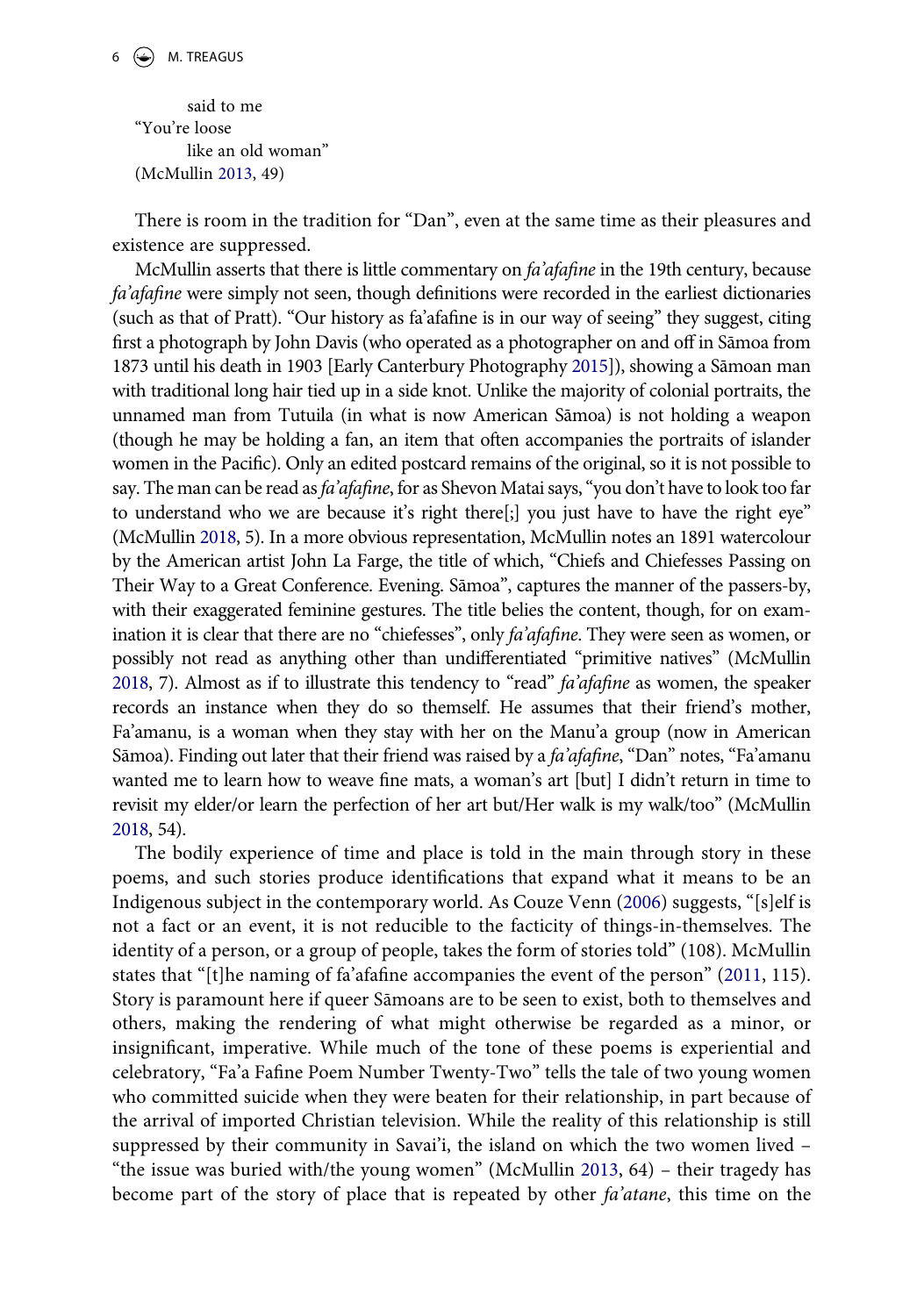<span id="page-7-1"></span>neighbouring island of Upolu, in the capital Apia, where there is almost enough room for the kind of anonymous bars that often provide space for queer lives. The herbicide Paraquat, the poison taken by one of the suiciding girls in the poem, is extremely toxic; one teaspoon of it can kill, and it became the poison of choice for young Sāmoan women over several decades (Pestizid Aktions-Netzwerk [2003,](#page-14-8) 2), with many young people in Sāmoa suffering slow, painful, and lingering deaths. The poem brings this story to the surface, acting not only as an assertion of the fact that these two queer girls lived, but also as an act of mourning for them. The repressed nature of the girls' story, repeated only by a particular group as part of their weaponry of survival, their tradition of story, is not unlike the "culture of whispers surrounding [ ... ] Sāmoan indigenous religion" and its associated practices, which, according to Tui Atua ([2014\)](#page-14-9), former Sāmoan prime minister and head of state, is only "whispered in fear and with guilt" (11).

An overriding culture of shame about pre-Christian beliefs and suppressed traditions is, according to the great theorist of Oceania, Epeli Hau'ofa, the result of the "wholesale condemnation by Christian missionaries of Oceanic cultures as savage, lascivious and barbaric", which divided history "into two parts: the era of darkness, associated with savagery and barbarism, and the era of light and civilisation ushered in by Christianity" (Tui Atua [2014](#page-14-9), 28). This especially relates to formerly publicly acknowledged sexual practices such as the *poula*, the night dances, which become for McMullin a source of both pleasure and resistance. As Tui Atua tells us, "[i]n poula, the beauty and sexuality of the body was flaunted in dance such as the sa'ē", which featured the "public display and deliberate flaunting of the genitals" and where "anyone [ ... ] who wanted" could join in ([2014,](#page-14-9) 27).

<span id="page-7-2"></span><span id="page-7-0"></span>McMullin asserts the contemporary reality of the poula in "Fa'a Fafine Poem Number Seventeen": "I had a husband M in Apia who came home after work/throwing off his clothes/putting on just an 'ie lavalava/so aulelei', so handsome [\(2013](#page-13-0), 59). Together, they perform a sexualized dance in the form of *siva nofo*, a sitting dance, which has different movements for the *taupou* (the ceremonial village virgin and daughter of the chief) and the *manaia* (the chief's son but also carrying the meanings "attractive, beautiful, smart" [Allardice [1989](#page-13-11), 40]). While performing the *siva nofo*, the husband, M, is "caressing his exposed / erection" in an extended foreplay that finally ends with them both on the bed "under our fairy net" (McMullin [2013](#page-13-0), 59). While the actions in this poem queer the dance tradition, they also reaffirm the earlier practice of the *poula* as a *public* celebration:

One day my neighbour told me she and her girlfriend would sit at the farthest reach of her orchid garden

in the dark

smoke a number, sip their wine, and watch my beautiful young husband through our lanai screens dancing naked by candlelight

He told me then he always knew

when they were watching This was our village Po Ula (2013, 59)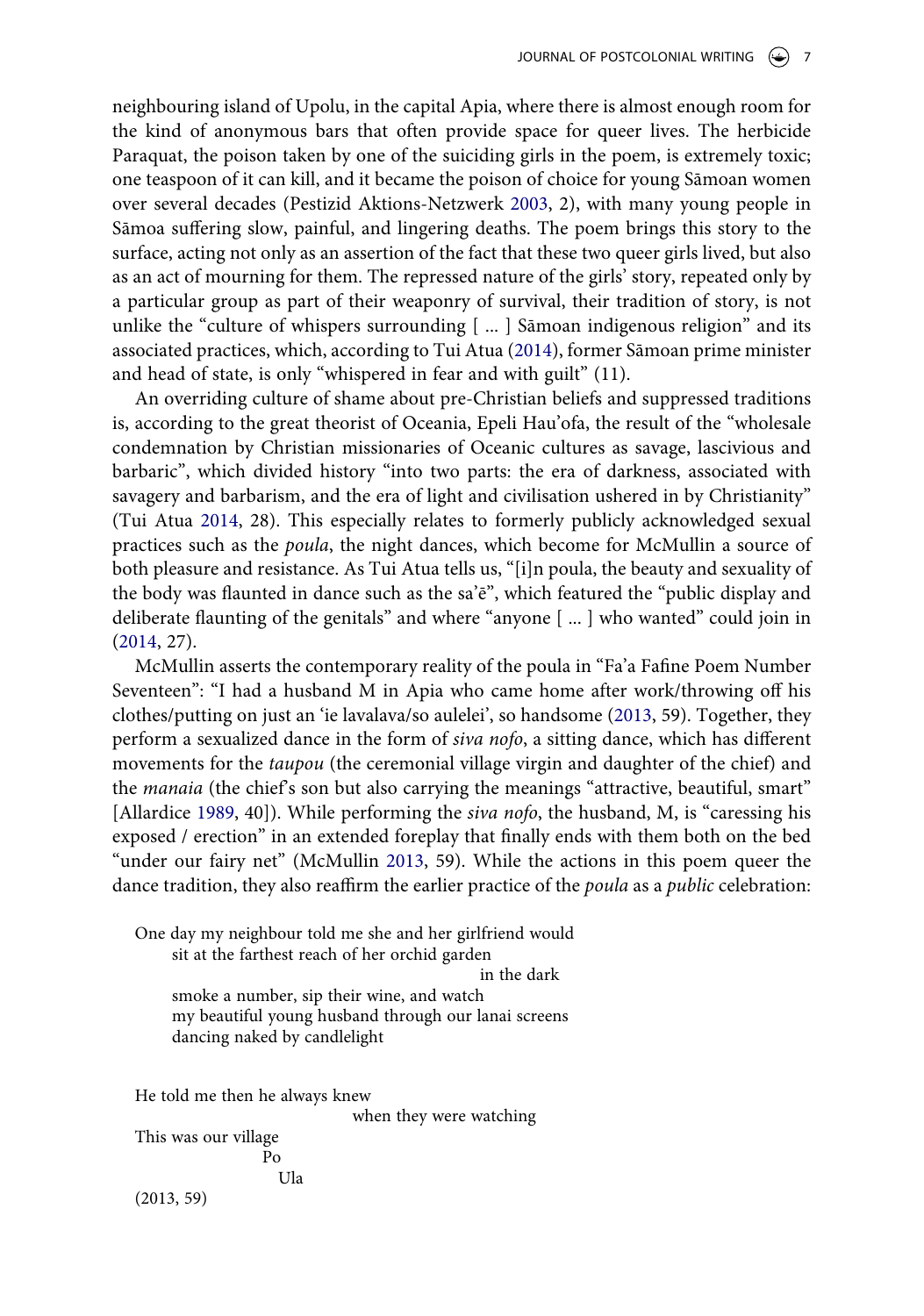While 19th-century dictionaries might define *poula* as an "indecent night dance", this is from the perspective of the original writers of Sāmoan dictionaries: missionaries. *Poula*  literally means "night of the shrimp", the "ula", and was so named because of the association of the shrimp with energetic movement, a presumed sexual activity (Tui Atua [2014,](#page-14-9) 27). As Tui Atua writes, shrimp "were believed to be prolific breeders and so assumed to be very sexual" (27).

Early on during the contact period, several observers record their reactions to the *poula*. In fact, the words of McMullin's [\(2013,](#page-13-0) 58) "Fa'a Fafine Poem Number Sixteen" are almost entirely taken from one of these accounts by the Anglican missionary John B. Stair ([\[1897\] 1983\)](#page-14-10), who makes it clear he saw *poula* on more than one occasion while resident in Sāmoa from 1838 to 1845 (13). Unfortunately, Stair's account is incomplete. He tells us of "antics and buffoonery which formed a prelude to the closing saturnalia, of which a description is inadmissible here, but which was always received with shouts of laughter and approval from the onlookers" (134). One might wonder why the good missionary went more than once if he indeed considered the event to be a "saturnalia". Contemporary dance theorist Dianna Georgina [\(2017\)](#page-13-12) describes the finale, as

<span id="page-8-1"></span>[the] performance ended around midnight with the spirit frenzy, *'ale'aleaitu* (loosely translated as "the aitu are coming!") before which everyone but the young people departed. They would "tear the eye off the spirit", shedding their clothes. The 'ale'aleaitu provided an occasion for elopement, as couples ran off together into the night (53).

<span id="page-8-3"></span>The introduction of "aitu", spirits, to the dance and display lends a broader spiritual element though *'aitu* were seen as demonic by early missionaries. Stair records that they are a class of gods often associated with place, though some are mobile; while *'aitu* were and still are feared, they are not associated exclusively with evil, "some being considered playful and mischievous, other [sic] vindictive; whilst some again were reputed to be of a mild and inoffensive temper" ([\[1897\] 1983,](#page-14-10) 210–241). However, the frenzy was alarming to foreign spectators, with British Consul William Churchward [\(\[1887\] 1987](#page-13-13), 230) recording that the dancers "appear at last more like a lot of demons let loose from below" during the final dance. Sāmoan playwright Victoria Kneubuhl ([1987\)](#page-13-14) notes that this element is important in traditional Sāmoan life: "*Aitu* embody the chaotic side of Sāmoan existence":

<span id="page-8-0"></span>Even while the *aitu* are associated with chaos, wilderness, danger, and darkness, Sāmoan society utilizes this chaotic world as a restorative power in civilized village life. Elements of this chaotic world are called on to restore health and to permit the release of social tension. (167)

<span id="page-8-2"></span>Within this logic, if the *poula* is understood as an essential element in healthy community life, McMullin's recall of it into the present is a necessary tactic of survivance: "When chaos is acknowledged, order is maintained", Kneubuhl (1987, 167) reiterates. While these practices have been suppressed, elements of the function of chaos have been maintained and developed in comedic theatre, *fale aitu*, which continues in Sāmoa today. *Fale aitu* troupes often feature a main performer, *fa'aluma*, who, in being seen to be occupied by the *aitu*, is thereby licensed to exhibit a range of comments, gestures, and actions that would otherwise be inadmissible (Kneubuhl [1987,](#page-13-14) 171). Rather in the manner of Bakhtinian carnival, expressions such as *fale aitu* and *poula* allow that which is not part of the everyday to emerge in riotous life. The speaker's "husband M in Apia" lets the *aitu* arise for the speaker, their neighbours, and himself in a bodily expression that is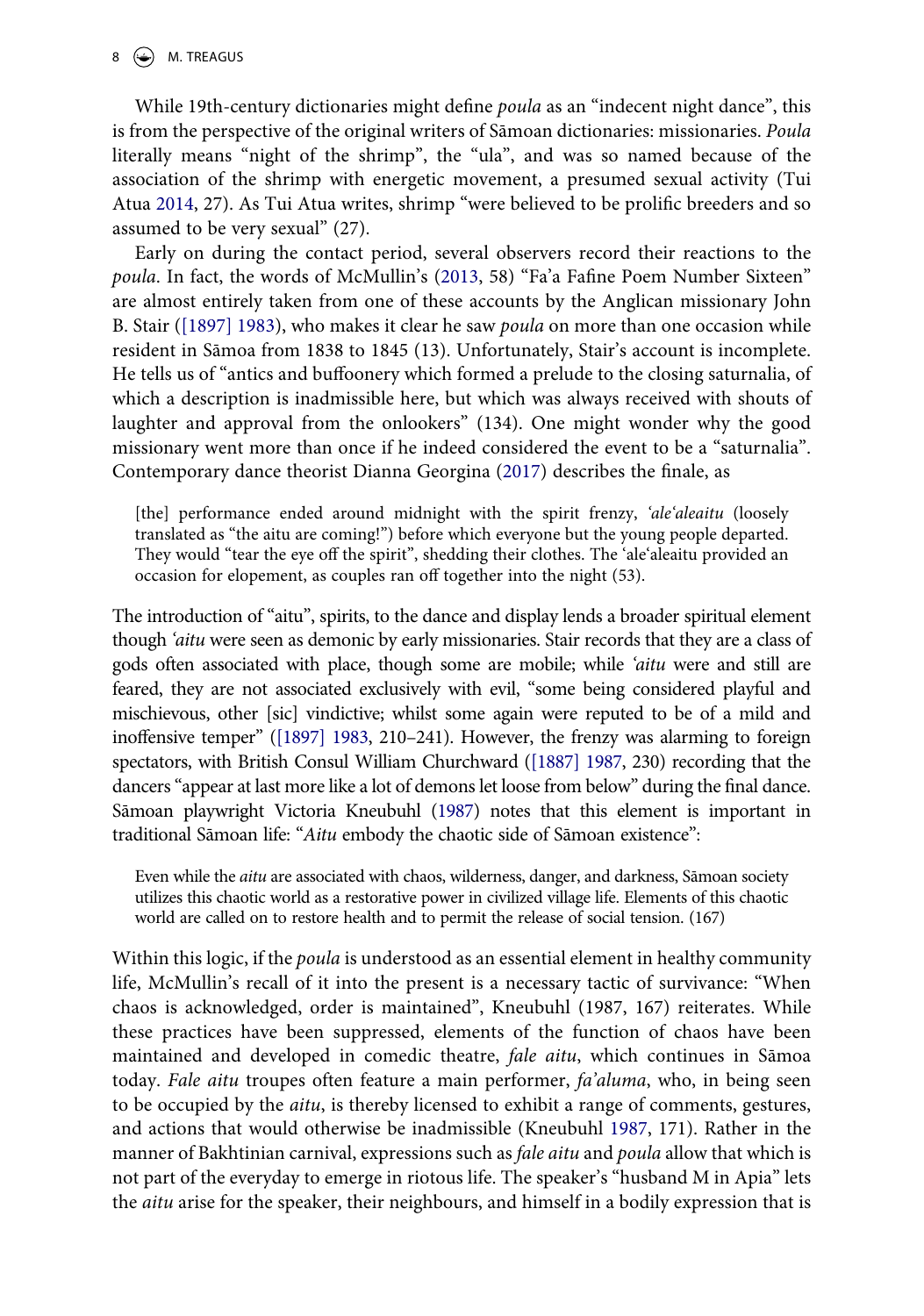both sacred and profane. Brendan Hokowhitu's notion of the strategic practice of "bodylogic" is a concept that is illuminating when applied to McMullin's poetic concerns. Body-logic is

where the body is conceptualized as a material producer of thought as well as a holistic notion that fleshes out the interplay between physiology and history. Body-logic is an insurrection of knowledge, a movement beyond colonial capture, the colonizer/colonized binary, and encumbering "Indigenous" ontologies, and toward post-indigeneity. (Hokowhitu [2016,](#page-13-9) 100)

Bodily expressions including *poula* are examples of those "Indigenous bodily practices that evade taxonomic capture" (Hokowhitu [2016](#page-13-9), 100); there is a "body-logic" to them that is inherently decolonizing, as it refuses the biopolitics of colonization (91). While the production of "Indigenous" identities is still somewhat implicated in "the Western metaphysical production with ontology" (89), post-Indigenous studies raises "the specter of knowledge unintelligible to Western rationalism" (93); "body-logic" refers "to those critical bodily practices that unravel dominant taxonomies, which continue to superimpose and subjugate Indigenous knowledges" (99). These practices must speak through the body.

The names of the three poetry series that precede the Fa'a Fafine sequence, "Sa Moana", (sacred ocean), "Turtle Island" (the Iroquois word for North America), and "Laguna Beach", all relate specifically to location, but a *fa'afafine* story runs through them all. Indeed, sexuality is a way of locating, its own form of "body-logic". In "Sa Moana Poem Number One", the speaker outlines a gender awakening that occurs not in the sacred ocean, but in California:

When I was a small boy in San Pedro California lying around on the bed in the afternoon with my young Mom Lupelele looking at movie star magazines I thought Liz and Marilyn

were almost as beautiful as my Mom and my favourite activity in the world was to listen to her dress for work or something special the smell of lipstick, nylons, and perfume coming around the door

When she was ready She would ask me to zip up the back of her dress The journey of my life began there (McMullin [2013,](#page-13-0) 5)

The name of this poem, and its place at the beginning of the Sa Moana sequence, indicates that this awakening is linked to the *moana*/ocean, not only having its origins in Sāmoa, but evoking the sacred in a celebration of the breadth of sexuality that includes *poula*. Despite the apparent locatedness of these sequences, they are always connected with place in multiple ways. Following Hau'ofa's insistence that "wherever we are in Oceania [ ... ] the sea is our pathway to each other and to everyone else" ([2008,](#page-13-15) 58), the Sa Moana is always present, whether the speaker is in San Pedro, Pago Pago, Apia, or Sydney. This is not only an insistent notion, but also a reassuring one, connecting the diaspora and those in Oceania, whatever their origins.

<span id="page-9-1"></span><span id="page-9-0"></span>The transition that the young "Dan" makes in moving from American Sāmoa to the USA reminds us that "to inhabit the translocal is not necessarily to be in a safe place", as Dorothy Driver [\(2017](#page-13-16)) points out in (relation to Zoë Wicomb):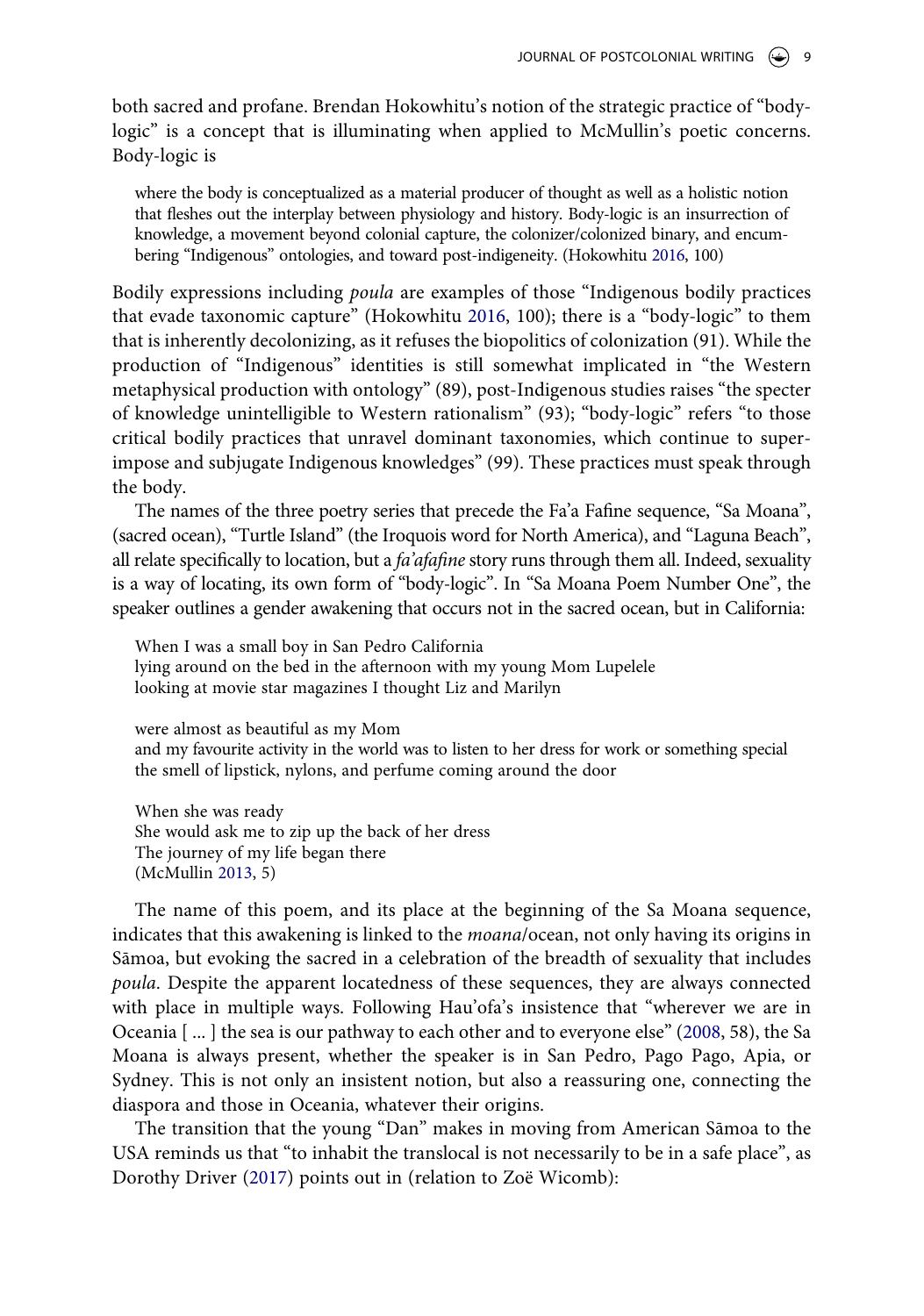10  $\left(\frac{1}{2}\right)$  M. TREAGUS

When we moved from the United States Territory of American Sāmoa to the United States of America, I, a small fa'afafine child should act like an American boy because we are not in Sāmoa anymore ("Fa'a Fafine Poem Number Five"; McMullin [2013](#page-13-0), 47).

This is enforced after a sexual encounter with an older boy is discovered and the speaker is beaten by their father and cast out of the house. Later, this conflict is lived out by many:

Among the fa'afafine immigrants in the United States as children girls in Sāmoa as adults Gay American men, giving you this, the surface ("Fa'a Fafine Poem Number Five" 2013, 47).

Part of identity is suppressed but still present, and the same danger, and necessary surface identity, are pursued as a means of connection.

Links with female associated arts and the female line is an ongoing aspect of the speaker's *fa'afafine* identification, and it is strongly associated with the home village on Tutuila, American Sāmoa. Here, not only are the young child's gender and sexuality formed, but also their art:

I first knew the art of painting by the smell of 'o'a juice of the blood tree bright orange in white lacquered tin bowls nailed to the bark filled with colour and the scent of 'o'a down the path to greatgrandma and grandma's fale Fa'asapa and Sisipeni

("Fa'a Fafine Poem Number Two"; McMullin [2013](#page-13-0), 44)

Painting is learnt by observing the makers of *siapo* (tapa) through the intricate processes of gathering dyes, stencilling patterns using "her 'upeti board", with "brushed on soga / to keep the bark cloth from sticking" ("Fa'a Fafine Poem Number Two"; McMullin [2013,](#page-13-0) 44). The bodily sensation of tapa making, and its "pungent" "fresh o'a and soga", fuel the speaker's visual work in oils in the present, but it is the day spent in the company of female artists in the village that remains: "there is a day that never ends / a small child and / two old women" (44). Making *siapo* is a long labour, a work in which every element is created from the natural world in drawn-out methodical processes. The old woman Fa'asapa models the artist's life, its work and physicality, in ways that stay with the speaker. The poignancy of "a day that never ends" is not just about the preciousness and security of being in a circle of affection and safety with their grandmother and great-grandmother, though the poem leaves us strongly with that sense; it also speaks of the work of the artist's life, a work that is never complete, connecting with other times that remain in the present, wherever that present is. The day never ends as it also exists in the now.

Rather than indicating bifurcated identity, the translocal is a state in which the subject is present to multiple locations at any one time, as "Dan" is in so many of these poems. It produces the subject as alive to more than one temporality, in both the living swirl of memory, and in the immediacy of the present. For Oceanians, being present to multiplicities of time through translocal identities may also involve a collapse of time through notions of the *vā*. *Tā/vā* – specific notions of time/space that infuse Tongan and Sāmoan understandings of reality – are an Indigenous Oceanic conceptualization that is inherently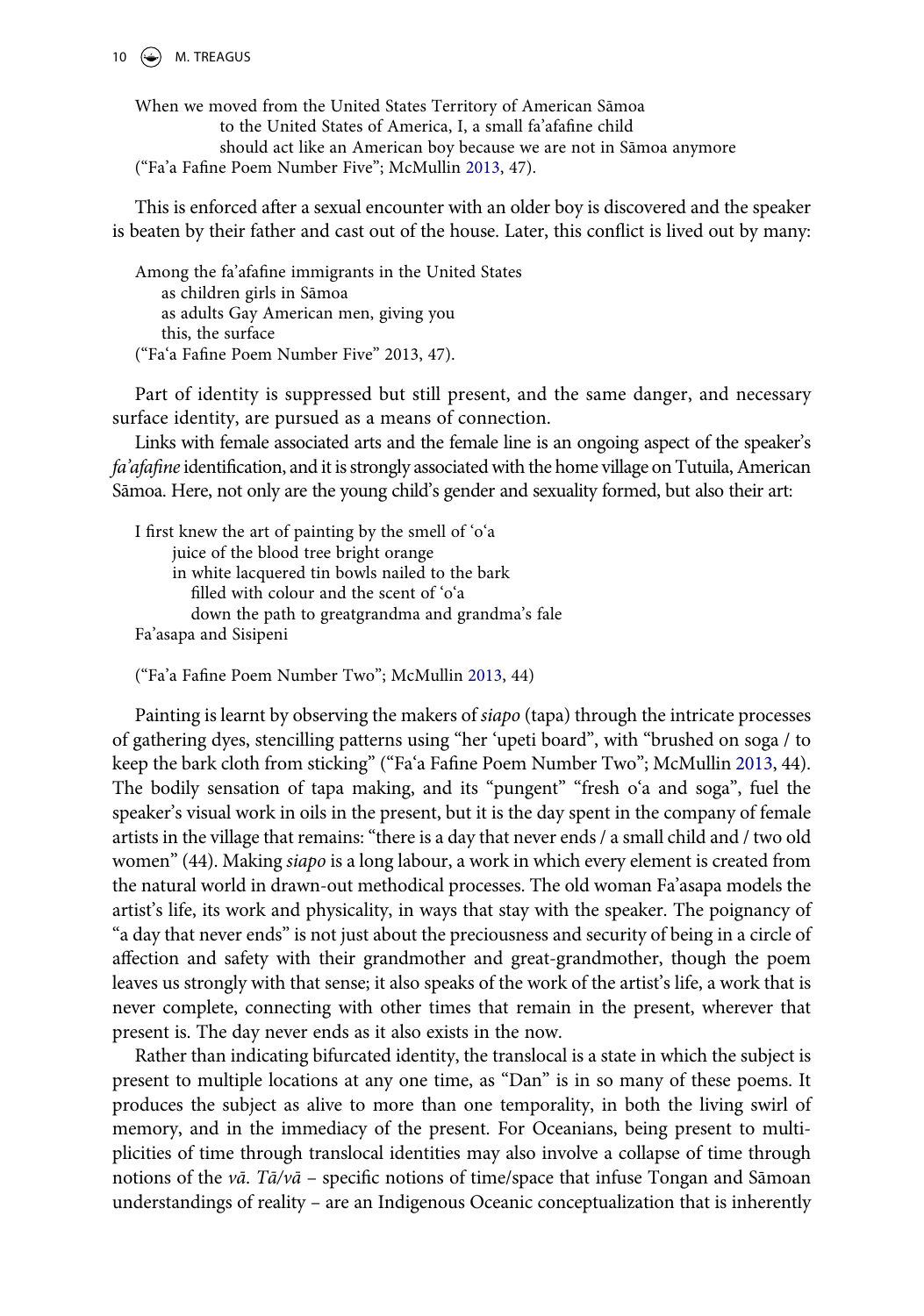translocal. Albert L. Refiti [\(2017](#page-14-11), 267) describes the Sāmoan understanding of *vā* as an "exposition of affects and effects in the system of actions and behaviours that orders and produces subjects/objects in a Sāmoan social-cultural schema". Because *vā* is relational, it is never empty; the distance between Pago Pago, Apia, Laguna Beach, Texas, Alaska – some of the locations referred to in McMullin's poetry – is filled, especially under the Sāmoan dictum to "Teu le vā", take care of the relational space. The *vā* encompasses links to land and sea, to tradition and to *kaiga*/family, and to sacred Sāmoa itself. In these poems, to be translocal is the condition of existence, and such translocality is more than geographic and temporal. It also traverses a range of vectors of power, including colonizations, genders, nations, sexualities that form the subjectivity of the speaker "Dan". Just as the *poula*  provides for the establishment of equilibrium through the unleashing of forces associated with *aitu*, so the expression of translocality through the sexual body of the speaker allows for an opportunity to *teu le vā*, "to order, stabilize, ogle and cajole the vā" as Refiti [\(2017,](#page-14-11) 273) puts it. As exciting as recent theoretical work by Oceanic scholars on *Tā/Vā* – Indigenous Moana theory – has been, it has tended to concentrate on circles of traditional male power, either the *kava* circle in Tonga, or the circle of chiefly *matai* in Sāmoa (Ka'ili, Mahina, and Addo, [2017\)](#page-13-17). McMullin's vision is greatly expanded, and much more inclusive. The stories of women, drag queens, *fa'afafine*, *fa'atane* are crucial, not marginal; indeed, McMullin is not much interested in formal centres of power, preferring to explore the *vā* surrounding those seen but not always recognized or acknowledged.

<span id="page-11-2"></span><span id="page-11-1"></span><span id="page-11-0"></span>These translocations, and the condition of living in the translocal, are an inherent aspect of Indigenous cosmopolitans. Peter Brunt ([2016\)](#page-13-18) notes the ways in which such cosmopolitanism contravenes dominant notions of the "native":

Yet travel and cosmopolitanism are not usually associated with the concept of indigeneity, with its strong connotation of attachment to place. The native was supposed to stay put, while the cosmopolitan travelled the world. Modernism reinscribed this myth because while its admiration for "primitive art" was central to its own identity, it saw it as the opposite of the modern. (n.p.)

These poems show that place can travel with bodies, and that Indigeneity is not lost when existing in relation to other places and cultures. In fact, Polynesians have always been mobile, a knowledge that is part of traditional ceremony and story as well as everyday life, and made even more apparent in the Polynesian-wide diaspora of the past half-century.

In "Fa'a Fafine Poem Number Twenty-Four", the speaker gives an account of the Sydney Gay Games Opening Ceremony, for which "[t]he young fa'afafine dressed me up as the lo'omotua, pushing me ahead / a fine mat around my chest and / some feathers knocking against my forehead" (McMullin [2013,](#page-13-0) 66). The *lo'omotua*, the older woman, is wearing a *tuiga* (traditional head decoration worn by both sexes) and is in drag, but it is more truly the dress of an older *fa'afafine*, showing inherent sass, power, and courage:

When I walked on the field there was a Sāmoan cameraman waving I waved back On the giant screen amid the cheering crowds an older fa'afafine in close-up was nodding quaintly Oh Gawd, I thought, she's Me

Fuck it, I said, and did a catwalk stroll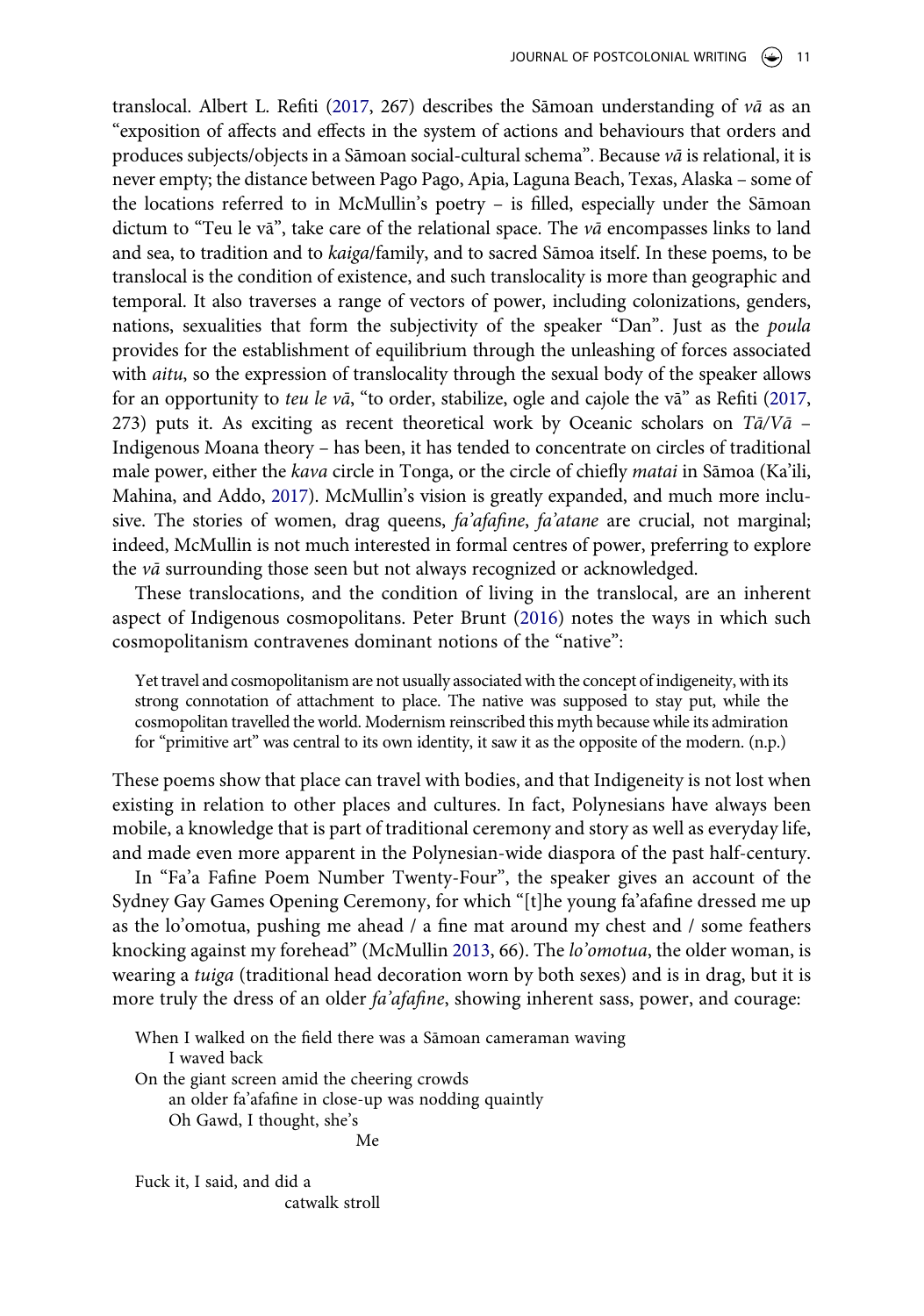12  $\left(\frac{1}{2}\right)$  M. TREAGUS

in a big loop across the great field One by one the younger fa'afafine followed in heels or on their toes beautifully

(2013, 66–67).

<span id="page-12-5"></span>Vitolia Mo'a ([2014\)](#page-13-19) writes that "Sāmoans today refer to our pre-European-Christian times as aso o le pogisā o le atunu'u (shrouded in darkness and sin). This is a convenient mantra against the challenge of re-discovering a wholesome identity and of healing a disturbed psyche" (45). Dismissing pre-Christian beliefs out of hand means not doing the work of restoring and inhabiting the life-giving *fa'aSamoa* of this earlier era. McMullin's tales of bodily enactment go some way towards recovery, in which sexuality is not only a joyous part of everyday life, but also linked with the celebration and acknowledgement of place. While this might involve living as a gay man in a queer art town in upstate New York, it also extends to living as a *fa'afafine* in a small village in Manu'a or the city of Apia in Upolu. Not either, but all. McMullin's poetry demonstrates the assertion made in a Facebook post by the all-woman Australian/Pacific cabaret group Hot Brown Honey [\(2019\)](#page-13-20): "We are the latest models of our ancestry."

#### <span id="page-12-3"></span>**Notes**

- <span id="page-12-6"></span><span id="page-12-0"></span>1. Text for Footnote 1The reading of this poem includes a small amount of material previously published by the author in a review of *Coconut Milk* (Treagus [2015\)](#page-14-12).
- <span id="page-12-1"></span>2. Text for Footnote 1Gunson [\(1990,](#page-14-13) 187) suggests that this should not be understood in European terms, but rather in Polynesian ones, as the extension of chiefly systems rather than outright rule.
- <span id="page-12-7"></span><span id="page-12-4"></span><span id="page-12-2"></span>3. Text for Footnote 1As indications of this, in 2013 the Crimes Act of Samoa was modified to ban sodomy (International Labour Organization [2013\)](#page-13-21) and in 2017 the country moved from being officially secular to become an officially Christian state (Wyeth [2017](#page-14-14)).

# **Disclosure statement**

No potential conflict of interest was reported by the author.

## **Notes on contributor**

*Mandy Treagus* is associate professor in English and creative writing at the University of Adelaide, where she teaches literature, culture, and visual studies, with interests in race, gender, and sexuality. She researches Pacific, Victorian, and Australian literature and culture and is currently president of the Australian Association for Pacific Studies. Her publications include *Empire Girls: The Colonial Heroine Comes of Age* (2014), and the co-edited collections *Changing the Victorian Subject* (2014) and *Anglo-American Imperialism and the Pacific: Discourses of Encounter* (2018).

#### **ORCID**

Mandy Treagus **b** http://orcid.org/0000-0002-8482-2938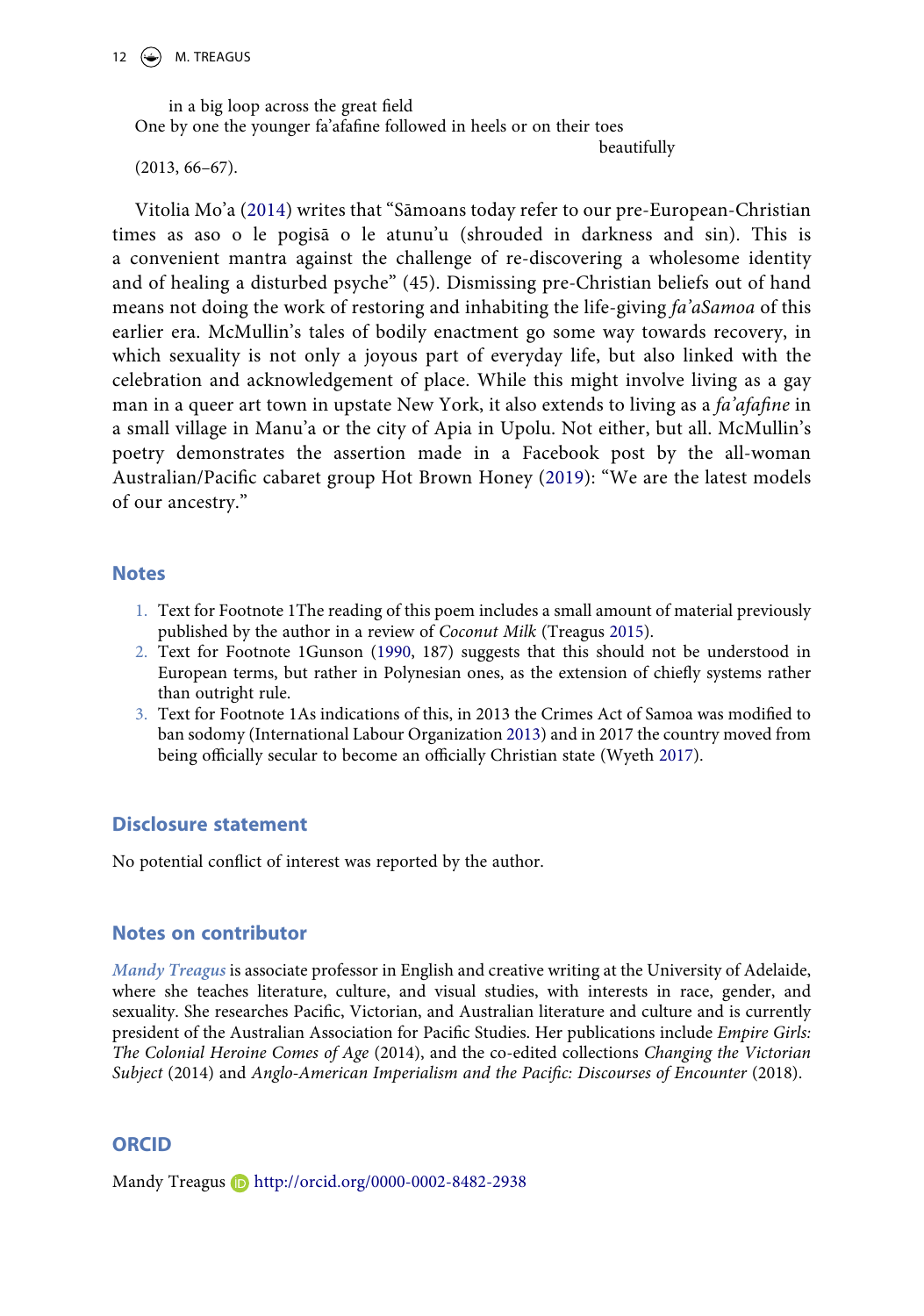## **References**

<span id="page-13-11"></span>Allardice, R.W. [1989.](#page-7-0) *A Simplified Dictionary of Modern Sāmoan*. Auckland: Polynesian.

- <span id="page-13-18"></span>Brunt, Peter. [2016.](#page-11-0) "Dwelling in Travel: Indigeneity, Cosmopolitanism and Island Modernism." *Epeli Hau'ofa Annual Lecture*, October 17. Sydney. Abstract. Accessed 18 April 2019. [http://](http://pacificstudies.org.au/?p=777) [pacificstudies.org.au/?p=777](http://pacificstudies.org.au/?p=777)
- <span id="page-13-2"></span>Brunt, Tony. [2018](#page-2-0). "Aleipata– Where Samoans Overthrew Outside Rule." *Facebook* March 26. Accessed 26 March 2018.
- <span id="page-13-13"></span>Churchward, William B. [\[1887\] 1987](#page-8-0). *My Consulate in Samoa*. Papakura, New Zealand: Southern Reprints.
- <span id="page-13-16"></span>Driver, Dorothy. [2017](#page-9-0). "Zoë Wicomb's Translocal: Troubling the Politics of Location." In *Zoë Wicomb and the Translocal: Writing Scotland and South Africa*, edited by Kai Easton and Derek Attridge, 7–33. New York: Routledge.
- <span id="page-13-10"></span>Early Canterbury Photography. [2015.](#page-6-0) "John Davis." *Blog*, December. Accessed 27 August 2020. <https://canterburyphotography.blogspot.com/2015/11/davis-john.html>
- <span id="page-13-12"></span>Georgina, Dianna M. [2017](#page-8-1). "Circles of Self: *Tā-vā* Expressed in Traditional Sāmoan Dance, Culture and Self." *Pacific Studies* 40 (1/2): 31–61.
- <span id="page-13-5"></span>Grainger, Porter, and Everett Robbins. [1922](#page-3-0). "Tain't Nobody's Biz-ness if I Do." Accessed 20 August 2020. <http://xroads.virginia.edu/~ug97/blues/biz.html>
- <span id="page-13-15"></span>Hau'ofa, Epeli. [2008.](#page-9-1) *We are the Ocean: Selected Works*. Honolulu: University of Hawaiʻi Press.
- <span id="page-13-1"></span>Henry, Fred. [1958](#page-2-1). *History of Samoa in pre-European Times as Told in Legend and Tradition*. Trans Pastor Faleto'ese. Apia: Unpublished.
- <span id="page-13-6"></span>Herzhaft, Gerard. [1992](#page-3-1). *Encyclopedia of the Blues*. Fayetteville: University of Arkansas Press. Accessed 20 April 2020. [https://archive.org/details/encyclopediaofbl00herzh/page/436/mode/](https://archive.org/details/encyclopediaofbl00herzh/page/436/mode/2up) [2up](https://archive.org/details/encyclopediaofbl00herzh/page/436/mode/2up)
- <span id="page-13-9"></span>Hokowhitu, Brendan. [2016.](#page-5-0) "Monster: Post-Indigenous Studies." In *Critical Indigenous Studies: Engagements in First World Locations*, edited by Aileen Moreton-Robinson, 83–101. Tucson, AZ: Arizona University Press.
- <span id="page-13-20"></span>Hot Brown Honey. [2019.](#page-12-3) "We are the Latest Models of Our Ancestors." *Facebook*, April 13. [https://](https://www.facebook.com/307485559297945/photos/a.320179971361837/2243311819048633) [www.facebook.com/307485559297945/photos/a.320179971361837/2243311819048633](https://www.facebook.com/307485559297945/photos/a.320179971361837/2243311819048633)
- <span id="page-13-21"></span>International Labour Organization. [2013.](#page-12-4) "Samoa: Criminal and Penal Law." *Natlex: Database of National Labour, Social Security and Related Human Rights Legislation*. Accessed 27 August 2020. [http://www.ilo.org/dyn/natlex/natlex4.detail?p\\_lang=en&p\\_isn=93579&p\\_country=](http://www.ilo.org/dyn/natlex/natlex4.detail?p_lang=en%26p_isn=93579%26p_country=WSM%26p_classification=01.04) [WSM&p\\_classification=01.04](http://www.ilo.org/dyn/natlex/natlex4.detail?p_lang=en%26p_isn=93579%26p_country=WSM%26p_classification=01.04)
- <span id="page-13-17"></span>Ka'ili, Tevita O., Okusitino Mahina (Hufanga), and Ping-Ann Addo, eds. [2017.](#page-11-1) "Tā/Vā (Timespace) Theory of Reality. Special Issue." *Pacific Studies* 40 (1/2). Accessed 3 July 2020. [http://](http://intersections.anu.edu.au/issue27/kihara.htm) intersections.anu.edu.au/issue27/kihara.htm
- <span id="page-13-8"></span>Kihara, Shigeyuki. [2011.](#page-4-0) "An Interview with Interdisciplinary Artist Shigeyuki Kihara [With Katerina M. Teaiwa]." *Intersections: Gender and Sexuality in Asia and the Pacific* 27. [http://](http://intersections.anu.edu.au/issue27/kihara.htm) [intersections.anu.edu.au/issue27/kihara.htm](http://intersections.anu.edu.au/issue27/kihara.htm)
- <span id="page-13-14"></span>Kneubuhl, Victoria N. [1987.](#page-8-2) "Traditional Performance in Sāmoan Culture: Two Forms." *Asian Theatre Journal* 4 (2): 166–176. doi:[10.2307/1124189](https://doi.org/10.2307/1124189).
- <span id="page-13-4"></span>McMullin, Dan Taulapapa. [2011](#page-3-2). "*Fa'afafine* Notes: On Tagaloa, Jesus, and Nafanua." *Amerasia Journal* 37 (3): 114–131. doi:[10.17953/amer.37.3.96h284334p363432](https://doi.org/10.17953/amer.37.3.96h284334p363432).
- <span id="page-13-0"></span>McMullin, Dan Taulapapa. [2013](#page-1-0). *Coconut Milk*. Tucson, AZ: Arizona University Press.
- <span id="page-13-7"></span>McMullin, Dan Taulapapa. [2018](#page-4-1). "Introduction: Fa'afafine Studies." In *Sāmoan Queer Lives*, edited by Dan Taulapapa McMullin and Yuki Kihara, 5–13. Auckland: Little Island Press.
- <span id="page-13-19"></span>Mo'a, Vitolia. [2014.](#page-12-5) "Le Aso ma le Taeao– The Day and the Hour: Life or Demise for 'Whispers and Vanities'?" In *Whispers and Vanities: Sāmoan Indigenous Knowledge and Religion*, edited by Tamasailau M. Suaalii-Saun, Maualaivao Albert Wendt, Vitolia Mo'a, and Naomi Fuamatu, 45–57. Wellington: Huia.
- <span id="page-13-3"></span>Muaiava, Sadat, and TamasailauSuaalii-Sauni. [2012.](#page-3-3) "Review of *The Orator*." *The Contemporary Pacific* 24 (2): 438–441. doi:[10.1353/cp.2012.0034](https://doi.org/10.1353/cp.2012.0034).